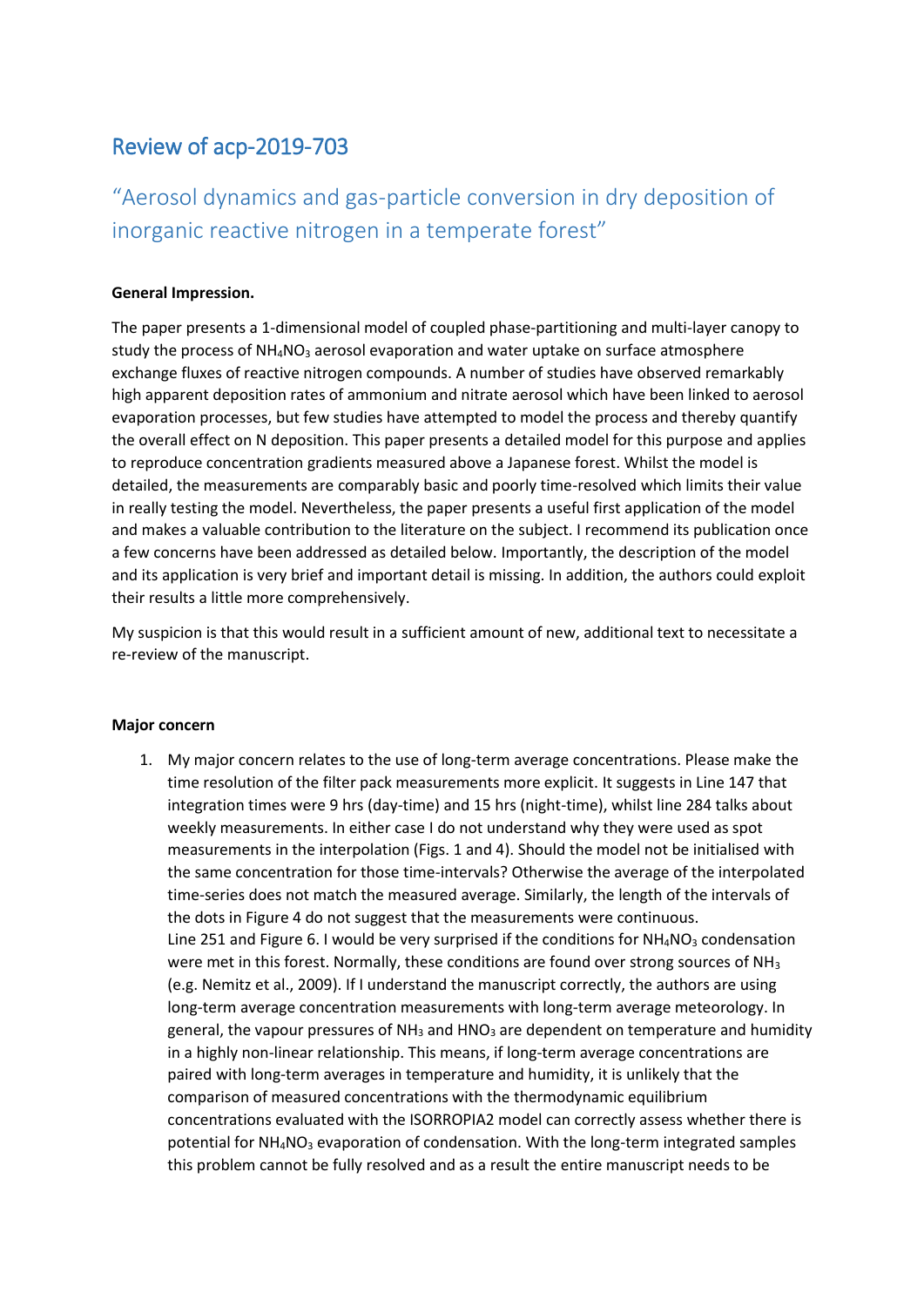reformulated to some degree that full agreement between modelled and measured conditions cannot be expected. The application to this measurement dataset can only be considered a first test of the model, rather than a conclusive assessment of its capability. This problem needs to be discussed and, potentially, a sensitivity analysis could explore the uncertainty introduced by the averaging. In addition, the concentrations used for initialisation are subject to measurement uncertainty that may further limit the model / measurement comparison.

- 2. Overall, I am missing results and discussion on the effect of gpc (and also the equilibration with water content) on the exchange with the vegetation, in addition to the effect on the fluxes above the canopy. Only if this effect is shown to be significant, would there a need to incorporate this additional complexity into deposition schemes. To assess the importance, I would encourage the authors to quantify, from their results, the effect on the actual ecosystem flux of the various forms of N, total reactive N and also the effective bulk deposition velocity of the aerosol at the surface  $(V_{ds})$ , which changes because particle size changes. Presumably, this change in  $V_{ds}$  is the reason for gpc changing also the in-canopy gradient of SO<sub>4</sub><sup>2</sup> (Fig. 5) although it does not take part in the gpc process itself. The implications should be discussed.
- 3. Related to this, the discussion of Figure 9 is very cryptic and only accessible to those already very familiar with the subject. It is closely linked to the observations of apparent bidirectional size-segregated fluxes (e.g. Nemitz and Sutton, 2004; Ryder, 2010) and this link should be made.

### **Additional scientific comments and needs for clarification:**

Abstract. It would be helpful to be more quantitative and also to include a statement on the effect on the NH3 flux as well as the total reactive N flux. By what fraction does the change in phase partitioning change the net N flux?

Line 65. Please clarify if the model also predicts the relative humidity profile which is important in controlling the phase partitioning. Related to this, Figure 3 should convey better whether the measured (in-canopy) profiles in the meteorological parameters are correctly reproduced by the model, i.e. the emphasis should be on the vertical change rather than the time-series.

Lines 100ff. I do not understand the approach taken for calculating  $c<sub>d</sub>$ . The text reads as if this is chosen to match the atmospheric concentration at each canopy layer. Surely, in this case  $F_{gd}$ becomes zero if the canopy layer air concentration matches the gas phase concentration in equilibrium with the G<sub>d</sub> of the leaf water layer, and  $r<sub>d</sub>$  ceases to have any effect. It is exactly the departure from equilibrium that drives the flux. Instead,  $G_d$  is controlled by the previous accumulated deposition onto the leaf cuticle and the size of the water pool. How is the water pool size calculated in the model? Related to this, I am not convinced the use of an  $r_d$  that is linked to acid/NH<sub>3</sub> ratio and a leaf water emission potential are internally consistent. Parameterisations of the cuticular resistance as a function of this ratio have been developed and applied within the framework of a zero leaf water emission potential (e.g. Nemitz, 2015; Fowler et al., 2009) meant to account for the effect of a non-zero leaf water concentration. By additionally introducing a non-zero  $G_d$  value, this effect is accounted for twice.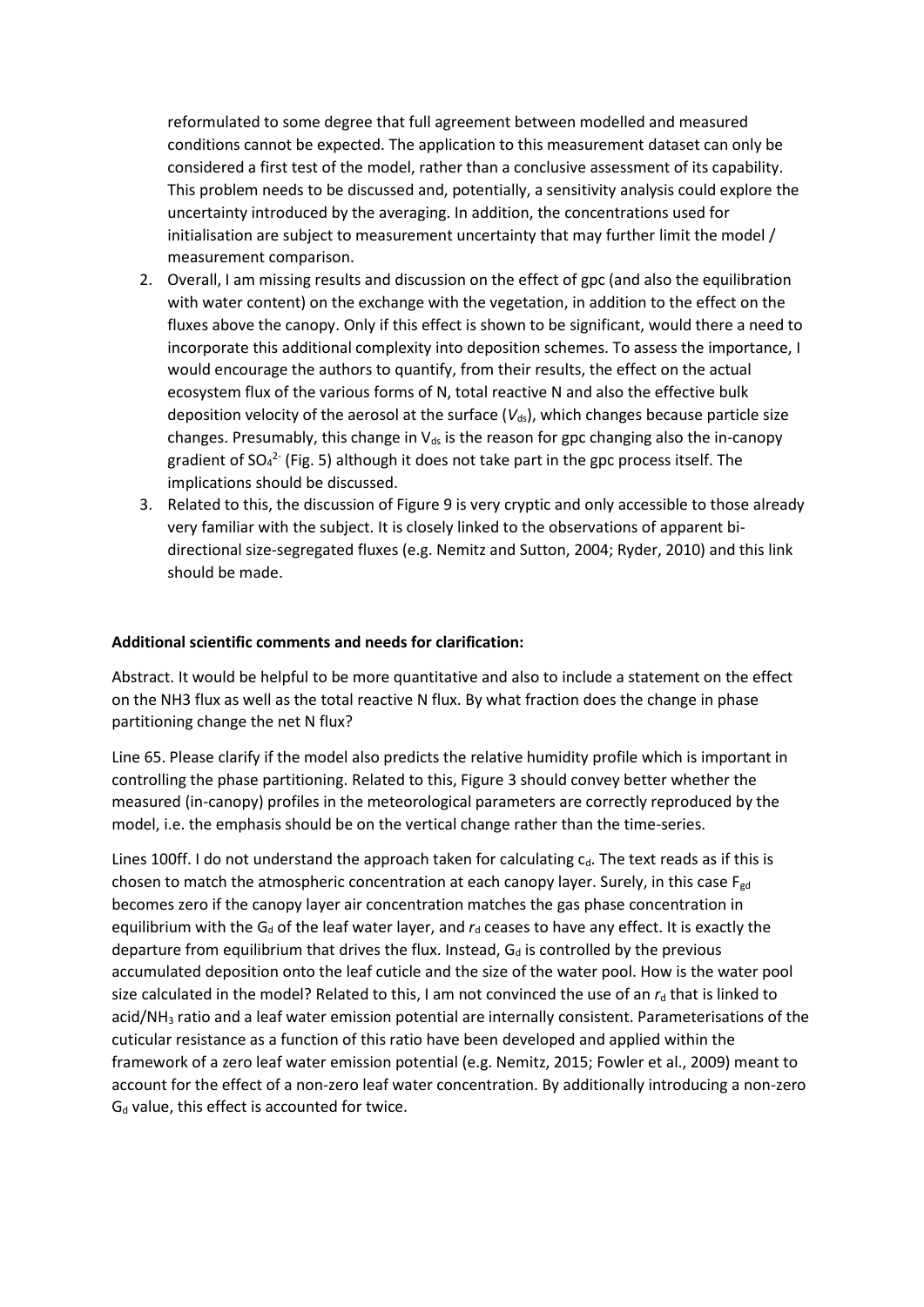Line 113. I realise that the authors are here only summarising the principles of a paper that is described in more detail elsewhere. Nevertheless, it would help to cite the approach taken to estimate the aerosol capture efficiency. Similarly, the origin of Eq. (4) needs to be mentioned.

Line 130. In addition to the ISORROPIA2 thermodynamic module, does the model treat any gasphase chemistry? This may be important as an additional source for HNO3. If not, the authors should discuss the implications somewhere.

Line 198. It is not clear how the leaf water content was prescribed. This should affect the overall RH profile throughout the canopy and thus the results should be quite sensitive to this parameter?

Line 203. The meaning of *f*io is not clearly introduced. I understand it to be the ratio of inorganic to total aerosol mass. If so, it is constrained by the observations (in contradiction to what is stated in the manuscript) by the comparison of total inorganic aerosol mass (from the filter-pack measurements) to total aerosol mass (approximated via the ELPI+ aerosol volume). What is not constraint is its size dependence.

Section 3.2. I am missing more explanation as to how the measurements were used to drive the model and provide initial or boundary conditions. In fact the content of this section does not match its title. Did you use concentrations at a single height (if so, which one?) or several heights? How often was the model re-initialised with the measurements. Was it allowed to run to steady-state conditions or was it continuously perturbed by the measurements? Was a spin-up time used? Maybe, the input could be illustrated by adding the constraining concentrations as a top panel to Figure 4. In addition, it is numerically problematic to use the same aerosol composition across all sizes as the Kelvin effect then causes evaporation from the smallest particles and condensation on the larger ones. This would drive some of the changes in the diameters (Fig. 7), which would then not represent a response to vertical gradients but reflect inadequate initial conditions. How was this problem dealt with? In this context (and in general) I would encourage the authors to study and refer the work of Ryder (2010) who also developed a similar model and applied it to existing datasets of exchange.

Line 210. Values of  $c_g$  and  $c_s$  as high as 300 ppb and 2000 ppb are completely unrealistic and inconsistent with the paper of Massad et al. (2010). They also ignore the temperature dependence of Eq. (3). Do the authors mean G<sub>g</sub> = 300 and G<sub>s</sub> = 2000 (no units!)? G<sub>g</sub> is mentioned for the first time here and needs to be introduced much earlier on. Again, this calls for introducing the model in more detail than is currently done.

Section 5.1 and Line 349ff. Figure 4 suggests to me that the extrapolation of concentration into the canopy led to better agreement in the run that did NOT include gpc, whilst the text talks about an improvement. Please clarify. In general, to assess model performance, it would be much more illustrative to rearrange Figure 5 so that the three lines (Obs, no gpc, gpc) can be compared on a single plot for each compound. In addition, it would be interesting to compare a plot of how fluxes changes with height.

Line 326. I am not convinced the authors' argument here is correct. I would expect, to the first order,  $HNO<sub>3</sub>$  and NH<sub>3</sub> to be driven off the aerosol in stoichiometric ratios and thus the flux divergence for both compounds (and their aerosol counterparts) should be similar in absolute (molar) terms, independent of the deposition rate of the individual compounds. However, Fig. 5 shows normalised (i.e. relative) concentration changes and here the authors are correct with their second explanation: the relative effect on NH<sub>4</sub><sup>+</sup> is smaller than on NO<sub>3</sub> because it partly represents non-volatile sulfates.